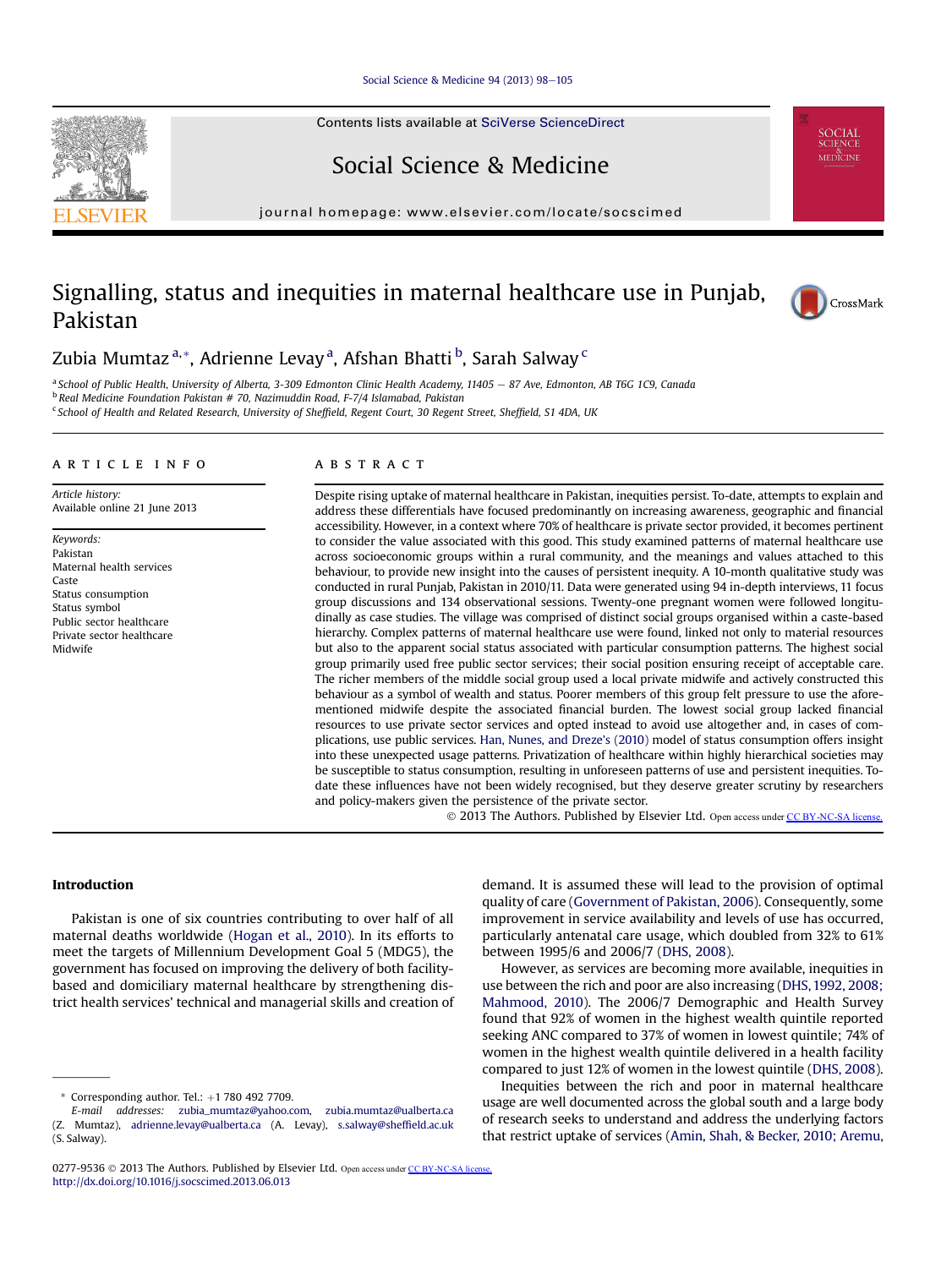[Lawoko, & Dalal, 2011; Barros et al., 2012; Thind, Mohani, Banerjee, &](#page-6-0) [Hagigi, 2008](#page-6-0)). To-date, this work has focused predominantly on supply-side factors, particularly increased geographical accessibility and quality of services [\(Thind et al., 2008](#page-7-0)), and some demand-side factors, including, levels of awareness and knowledge and ability to pay [\(Amin et al., 2010; Aremu et al., 2011](#page-6-0)).

While this work has provided useful insight and direction to policy and practice interventions, it appears to paint a partial picture of the factors that shape and constrain maternal healthcare use. This incomplete understanding is suggested by the disappointing and unanticipated outcomes of some interventional approaches aimed at addressing these obstacles. For instance in Pakistan, a 10-district maternal healthcare intervention that focused on improving service quality and creating demand, reported an increase in facility deliveries across the districts from 62% to 74% among the highest wealth quintile but no improvement among the lowest wealth quintile (18 to 17%) [\(Mahmood, 2010\)](#page-6-0). Furthermore, the National Maternal, Newborn, and Child Health (MNCH) program has aimed to improve service delivery in the public sector, assuming it will be used by the poor. However, national data shows that 84% of women who sought delivery care from the public sector were non-poor ([Mahmood & Bashir, 2012\)](#page-6-0).

This backdrop suggests the need for more careful exploration of the social, economic and cultural contexts within which maternal healthcare seeking behaviour is situated. Early anthropological work has usefully described the gender context ([Winkvist & Akhtar, 2000\)](#page-7-0) as well as the existing social structures [\(Mohmand & Ghazdar, 2007\)](#page-7-0) in Pakistan in general. Further, some studies have sought to illuminate the ways in which these structures and processes shape and constrain access to healthcare, with useful recent contributions addressing women's gendered position within households, limited decision-making authority [\(Bhatti & Jeffery, 2012; Mumtaz &](#page-6-0) [Salway, 2009](#page-6-0)), and issues of social accessibility ([Mumtaz & Salway,](#page-7-0) [2005\)](#page-7-0). The present paper adds to this important body of work by pursuing a line of enquiry that has to-date received little attention within the maternal healthcare literature; namely the meaning and value attached to maternal healthcare consumption.

Much of the research on maternal healthcare use in the global south assumes that use of such services is fundamentally linked to their inherent utility in relation to enhancing the health of the mother and/or unborn child. Though not all studies are explicit about their theoretical underpinnings, these approaches tend to align with psychological models of healthcare utilization that foreground the interplay of perceived threats to health and benefits of (or need for) particular health behaviours on the one hand with the obstacles (or disincentives) to such behaviour on the other hand, for instance the Health Belief Model [\(Rosenstock, Stretcher, & Becker,](#page-7-0) [1988\)](#page-7-0) or Andersen and Newman's health-seeking model ([Andersen & Newman, 2005\)](#page-6-0).

Such models have been widely applied within health services research, but can be critiqued for their failure to consider the possibility that healthcare behaviours and services may be adopted  $-$  at least in part  $-$  for reasons other than their perceived health-enhancing effect.

The consumption of goods and services for reasons other than their direct utility, particularly for their symbolic meaning, has been widely documented within economic and sociological literature ([Richins, 2011; Witt, 2010](#page-7-0)). Further, the links between consumption, social position and status distinctions have long been the subject of empirical observation and theoretical debate ([Aydin,](#page-6-0) [2006; Bourdieu, 1984](#page-6-0)). Heterogeneity in use of goods or services is a common feature of consumption. While some suggest that this fragmentation reflects individual taste and style ([Pakulsky &](#page-7-0) [Waters, 1996](#page-7-0)), others argue that fragmentation appears along socio economic lines ([Aydin, 2006; Manza & Brooks, 1998\)](#page-6-0) and serves to maintain social distance between hierarchically structured groups.

In general terms, the growing commodification of healthcare is widely recognized [\(Henderson& Petersen, 2002; Pelligrino,1999](#page-6-0)) and its potential to encourage unnecessary or even harmful patterns of healthcare use has been documented in varied contexts. For example in Vietnam, ultrasounds in pregnancy have become a highly profitable service, with some women reporting having gone for one or more ultrasounds per month [\(Gammeltoft & Nguyen, 2007\)](#page-6-0). Furthermore, patterns of healthcare consumption that suggest motivational factors beyond inherent health-enhancing utility have been noted in some settings. For instance, a recent commentary in the United States suggests that use of midwives by the wealthy elite in Manhattan has become a status symbol, as well as being associated with a more natural birth experience [\(Pergament, 2012\)](#page-7-0). The potential relevance of status signalling processes to understanding patterns of maternal healthcare utilization clearly deserves greater attention.

An exploration of the patterns and meanings of maternal healthcare consumption is particularly pertinent to Pakistan. Privatization of the health sector has been aggressively pursued in Pakistan since the 1990s as part of its structural adjustment program ([World Bank, 1998\)](#page-7-0). Consequently, as of 2005, 74% of the total health expenditure was from the private sector [\(World Health](#page-7-0) [Organization, 2013\)](#page-7-0). Evidence also suggests that private sector services are perceived to be superior to public sector care ([Irfan & Ijaz,](#page-6-0) [2011](#page-6-0)). In addition, Pakistan is recognized as a highly unequal society with ideologies and social processes acting in consort to perpetuate rigid gender and socio economic hierarchies ([Easterly, 2001;](#page-6-0) [Mumtaz, Salway, Shanner, Bhatti, & Laing, 2011](#page-6-0)). Furthermore, although there have been significant public sector investments in improving maternal healthcare services, concerns remain regarding low uptake among the poorer sections of the population [\(Mahmood,](#page-6-0) [2010\)](#page-6-0). The present study sought to provide new insight into the factors shaping maternal healthcare utilization by examining in detail the patterns of use across socioeconomic groups within one community, and the meanings and values attached to this behaviour.

#### Methods

The findings presented in this paper form part of a larger study aimed at developing a detailed understanding of the influence of caste and gender hierarchies on maternal health. A ten month study (May 2010–February 2011) was conducted in Ganji village; district Chakwal, northern Punjab. Given that no one village can represent an entire country, Ganji (population 1229) was selected because it was socio economically heterogeneous. District Chakwal is relatively well-developed and can be considered representative of conditions in Northern Punjab. Land-holdings are small compared to southern Punjab. Consequently men seek work beyond the village, commonly in the military and related industry. Poverty levels are therefore somewhat lower compared to southern Punjab. A critical ethnographic approach was used [\(Geertz, 2000;](#page-6-0) [Wainwright, 1997\)](#page-6-0). Four inter-related phases of data generation were involved: (1) Familiarization and rapport building (four social mapping exercises, home visits and a demographic survey of all village households. The survey collected basic socio-demographic data of all the village residents and included education, occupation, caste, landownership and maternal health services use in the preceding five years); (2) Exploration of social norms, everyday practices and their relation to childbearing (observations and informal interviews, mapping of behaviours and decision-making processes for 18 pregnant women, in-depth interviews with 34 young women, 27 older women, 20 young men, and 13 older men). These methods also enabled us to document behaviours and decision-making processes around seeking maternal healthcare as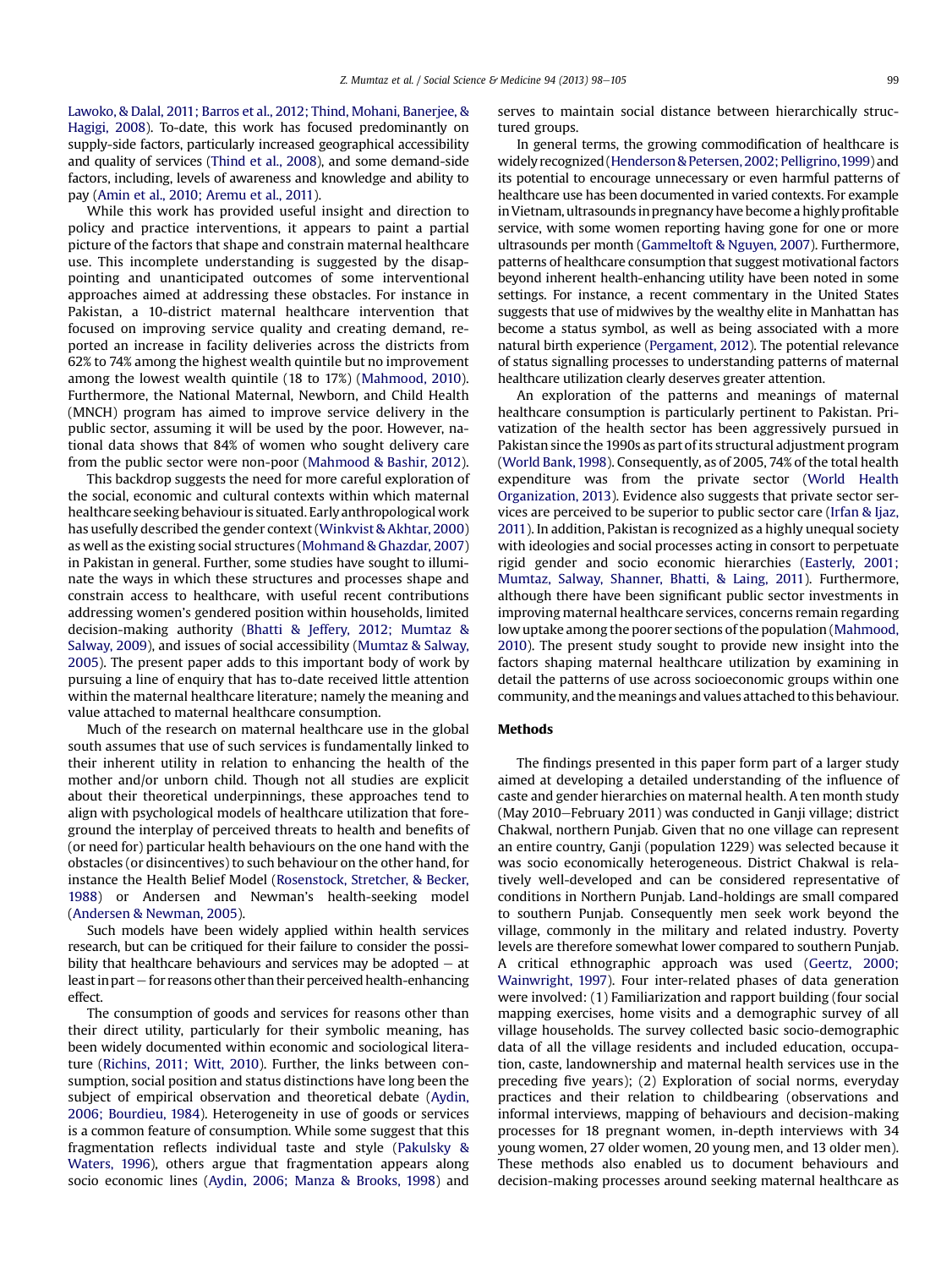well as experiences of exclusion based on social and economic characteristics; (3) Detailed exploration of five maternal deaths that had occurred in the preceding five years (interviews with husbands, mothers-in-law, other women, neighbours and healthcare providers associated with the dead woman around the time of her death); and (4) Respondent validation (11 focus group discussions of  $6-10$  individuals each, organised along age, gender and caste lines; repeated conversations, 61 in total, with two key informants). Respondents were purposively selected on the basis of experiences that we believed would illuminate the ways in which processes of social exclusion operate and impact upon maternal health while also ensuring that we included a wide range of people varying in terms of age, gender, socio economic position and caste.

Data were collected by a team of five researchers including AB who lived in the village for 10-months. The Primary Investigator (PI), ZM also lived in the village for three months. ZM and AB have worked together for over a decade, conducting village ethnographies with the objective to map how gender and class inequities impact on women's reproductive health. As politically concerned researchers, these authors collect and analyse data through a feminist-inspired critical lens that aims to map how interests and perspectives are controlled by the powerful. Both ZM and AB speak the local language, Potohari, and are familiarwith thelocal socio-cultural context. Researchwas conducted in the local language and digitally recorded if permissionwas granted. Rarely when permission was not given, the research team recapped the interview in field notes recorded digitally twice per day. All data (in-depth interviews, focus group discussions and observation notes) were translated and transcribed verbatim into English. The PI doublechecked a random sample of transcripts for accuracy and translation.

Most of the findings presented in this manuscript are based on observation/participation because the nature of the findings, that maternal health services use is a status symbol, is not something people explicitly state. Any information that is meant to reflect the 'status' of the person is usually signalled by behaviours, bodylanguage, indirect comments, and consumption practices. These behaviours can only be observed and a key strength of our research is that the researchers lived amongst the villagers, embedded in their lives. In this traditional ethnographic approach, observations are a valid and powerful tool.

Data analysis occurred concurrently with data collection and creation of a database of transcribed notes. The researchers immersed themselves in the data to gain intimate knowledge of the cases and reflect carefully on the meaning to be derived from them [\(Thorne,](#page-7-0) Kirkham, & O'[Flynn-Magee, 2008](#page-7-0)). Data were open-coded and manually recategorised into domains, which were then analysed to extract themes by ZM and ABwhoworked closely together throughout the data analysis process. Narratives from different sources were merged to describe typical experiences and behaviours, although the atypical were also accounted for and alternate explanations of the phenomena were carefully considered. It was the exploration of unexpected and atypical findings of the larger study exploring the experiences of social exclusion and inequities in maternal healthcare use that led to development of this paper. The findings were explored for congruency by triangulation of different data sources (observations, in-depth and group interviews). Ethics clearance was obtained from the National Bioethics Committee, Pakistan and the University of Alberta, Human Ethics Research, Health Panel B. The village name and respondent identities have been changed.

## Findings

### The caste and class system in the village

The fundamental social order of the village was found to be based on a caste system. There were five main castes (known locally as zaat or quam) in the village based on an occupational hierarchy and linked to purity classifications.

The Chaudhrys and Rajas, as the highest caste, were also traditionally the owners of large tracts of land. Some of them were employed in the armed forces, police, or the government indicating their access to sources of power. They were rich in, using Bourdieu's conceptualisation, social capital [\(Bourdieu, 1984](#page-6-0)). Not only did land ownership and government employment give them economic security, power and prestige, but they were also found to be socially constructed as 'khandaani' people, that is, people who have high moral standards, whose word can be trusted, and who never beg.

At the bottom of the zaat hierarchy were the Kammis. Traditionally landless, this caste was socially constructed to perform low-status tasks such as butchers, barbers and shoemakers. Some Kammis had a social contract with higher caste families, called a seph, through which they were expected to perform tasks all year round for small amounts of cash and in-kind remuneration. Chronic inter-generational poverty was their defining characteristic. More importantly, they were socially constructed as inferior; being portrayed as polluting, having a low level of 'zameer' (conscience, virtue and moral character), and as cowards.

The Mirzas and Miannes occupied a middling social position. They owned small tracts of land, usually owned their homes and were often educated (some more so than the Rajas and Chaudhrys). They mostly worked in the private sector, though some were employed in the army and police. They appeared to be the most agile and responsive to global market forces, with a number of them having migrated to Europe and the United States.

Our data suggested status consumption was a common practice in the village and it varied by caste. As the highest caste, the Rajas and Chaudhrys drew upon their lineage and caste to convey their status. For instance, the wife of the largest landowner dressed rather simply and wore limited gold jewellery, although the family residence was a huge 5-roomed haveli (a mansion with historical significance). The Raja and Chaudhry men who had pucci (permanent) government jobs presented their employment as a sign of their humility, that they work although they do not need to given their land ownership. At the other end, the Kammis, invisibilised and demeaned by virtue of their membership in the lowest caste were too poor to engage in status consumption. Nonetheless, if a Kammi family's economic status improved, they made a visible attempt to demonstrate their new-found wealth. For example, a couple of lower caste Kammi families who had done well economically (through remunerations received from sons in the Middle East) were conspicuously welldressed with lots of gold jewellery that was worn even during a family funeral, a highly inappropriate practice. It was, however, the middle caste Mirzas and Miannes who had the most need to demonstrate status. They were aware of their middling caste, but had the economic resources to attempt to emulate the higher caste Rajas and Chaudhry's. The richer Mirzas in particular made every attempt to demonstrate status consumption. For example, one Mirza women gave a bhans (an expensive oxen, worth about Rs 120,000 or US\$ 1500) as a gift to her grandson. Although traditionally natal grandparents are expected to give gifts to the bride or groom, this gift was, by most standards, expensive.

#### Maternal health services in the village

A range of maternal healthcare services were available in this community. The public healthcare sector consisted of two fully functional ('sarkari ') Rural Health Centres (RHC), about 15 min drive on either side of the village. As part of MDG5 initiatives, the United Nations Fund for Population Activities, in partnership with the Punjab Health Department, had staffed the RHCs with resident female physicians and ensured availability of reasonably functional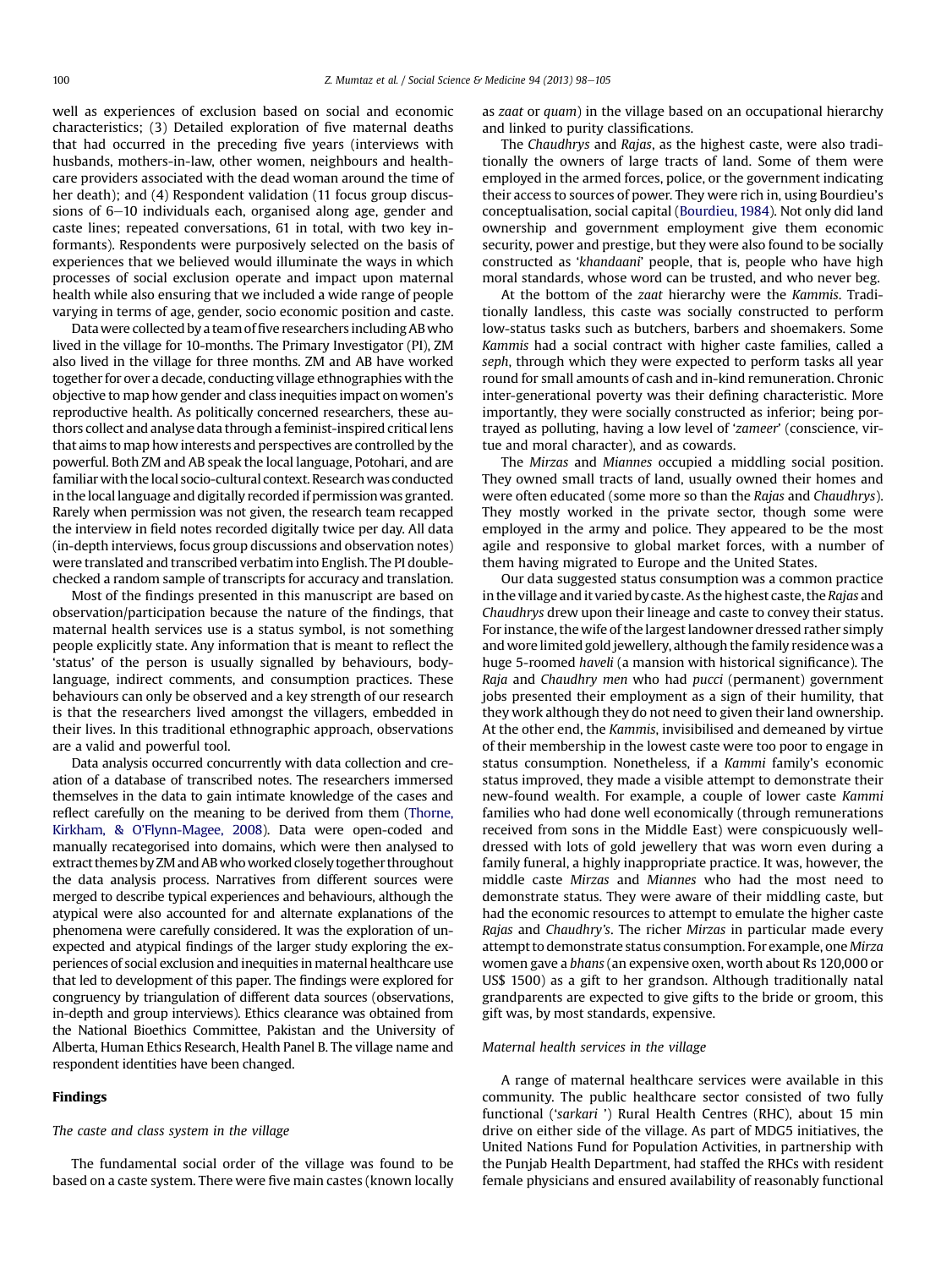labour rooms. The Basic Health Unit (BHU), a first-level care facility about 10 minutes drive away, had a female physician available twice a week and a labour room that was accessible during morning working hours. Emergency obstetric services were available in a district hospital about a one hour drive away and in three large teaching hospitals, four hours drive away. These public sector facilities were supposed to be free of cost, but patients had to pay for transport and food, and also buy the necessary medicines and surgical supplies. The total cost of a scheduled C-section in the district hospital during the fieldwork period was approximately Rs  $7000-10,000$  (75-100 USD). In addition, there were two military hospitals for military personnel and their families within a 90 min drive. Some of the villagers were employed in large public sector organizations, such as the Oil and Gas Development Corporation and had access to industry-specific health facilities.

The private sector consisted of a trained midwife, a few dais (traditional birth attendants) and a number of physicians, most of whom were within an hour's drive of the village. The private services of the midwife and physicians consisted of small two to three bed facilities, a labour room, some with a small operating theatre equipped for C-sections. The midwife referred complicated cases to a private physician with operating facilities. The physicians referred their more complicated cases to the public sector hospitals, the exact facility depending on the severity of the complication. A normal vaginal delivery attended by the trained midwife cost Rs 2200 (23 USD) and by a physician Rs 5500 (56 USD), excluding medicines or other costs. A C-section by a private physician cost about Rs 25,000 (255 USD). These rates are high given the average monthly cash earnings were around Rs 5000. The dais had small practices in terms of numbers of deliveries conducted per month. They catered primarily to the ultra-poor Kammi women conducting home deliveries.

#### Patterns of maternal healthcare use

We found that while a majority of village women used biomedical antenatal care and childbirth services, there was vast heterogeneity in the amount of healthcare sought. For instance, some women sought antenatal care in excess of the World Health Organisation's recommended five visits. A number of pregnant women had monthly ultrasounds and discussed with us if this frequency was harmful.

We observed Zarina (a Mirza woman) seek three antenatal visits in two days from three different providers, one of whom was a fee-paying private physician. She discarded the iron supplements provided free of cost from the mobile antenatal clinic (provided by the United Nations) and then purchased the same product from the village pharmacist. [Field notes, 22nd May 2010)

Nasina (a Mirza woman) was observed accessing three different providers during her pregnancy, one a free public sector physician, one a private-sector gynaecologist, and a private midwife. [Field notes 29 June, 2nd, 7th, 10th and 21st July, and 10th August 2010]

In contrast to this rather excessive use, other women had very limited or no access to maternal healthcare services.

Zainab (a Kammi woman), after suffering physical abuse by her in-laws, gave birth to twins. She bled to death during childbirth. A minimally trained Lady Health Worker was consulted during childbirth but no one was called to help postpartum as she hemorrhaged. Zainab's marital family did not seek the required care because they did not have the financial resources to do so, nor did they think she was worth spending what little they had.

Zainab's husband, who is primarily responsible for her care, was unemployed and her natal family was very poor and could not provide the necessary resources nor advocate on her behalf. [Field notes 23rd, 26th, 29th, 30th May, 15th June, 6th, 7th, 16th July, 17th August 2010]]

Salma (a Kammi woman), pregnant with her fifth child, had uncontrolled hypertension. Her husband could only spare Rs 200 (2.4 USD) for the childbirth and Salma was willing to deliver alone at home rather go to a public sector facility. So the research team took her to the midwife and bore the costs of the care. [Field notes: 8th, 17th, 19th, 24th August, 2011]

This heterogeneous use of services was clearly fragmented along socio-economic and caste lines. However, the patterns of use were found to be complex, as described further below.

The majority of the higher caste Raja and Chaudhry women were found to use the public sector services, which are intended to be free or low cost. Overall, the socio-demographic survey found that 36% of the 112 births in the village in the preceding 5 years took place in these public sector facilities. Fifty-five percent (17/31) of these users were higher caste Raja and Chaudhry women. Much of this public sector use was related to entitlements to care in military hospitals, through Raja/Chaudhry menfolk's work-related benefits. However, an unexpected finding was that even those Raja and Chaudhry women without institutional medical benefits opted to use the public sector RHCs and the district hospital services. These high caste women appeared to enjoy a kind of special access to these services by virtue of their social capital; referred to as 'ponch' (special access) by lower caste women. Raja and Chaudhry women who used the public services considered the care received to be of good quality, while lower caste women had vastly different opinions and experiences to report of the same services (as described in more detail below).

Sajida, the daughter-in-law of the largest and richest landlord of the village sought antenatal care from the nearby Rural Health Center since a relative was the Lady Health Worker there and she ensured that Sajida had privileged access to the physician. She was later referred to the district hospital for a possible C-section. . [Field notes 15th, 16th May, 4th, 14th, 15th June, 30th July, 30th Sep, 2010]

In contrast to the high castes, the Mirzas and Miannes, who had weaker social and material resources, were found to generally use private sector maternal healthcare services. Sixty seven percent of all births in these groups in the last five years occurred in a private sector facility, with a further 5% paying for the services of a dai. Their preferred provider was one particular midwife, with 62% of all private-sector births being attended by this one provider. The young women rated this midwife's quality of care highly although it did not always meet best-practice guidelines. Aspects of her delivery care that were considered to be favourable included: hastening labour with injections, discharging patients within an hour of birth and delivering on a charpoy (traditional bed) instead of the high and narrow delivery table. The older women were happy with her care too because she did not refer women for C-sections as frequently as the physicians did, a practice that meant a lower chance of high delivery costs. Although the women's narratives suggested, and our observations corroborated, that this midwife had a high threshold for risk, much higher than the physicians, the women perceived it as a helpful practice.

Turning now to the low caste Kammis, most of the women in this social group reported actively avoiding use of public sector services, the option one might assume to be the most appropriate given their poor financial position. A key reason given for this non-use was the poor treatment they received in these facilities.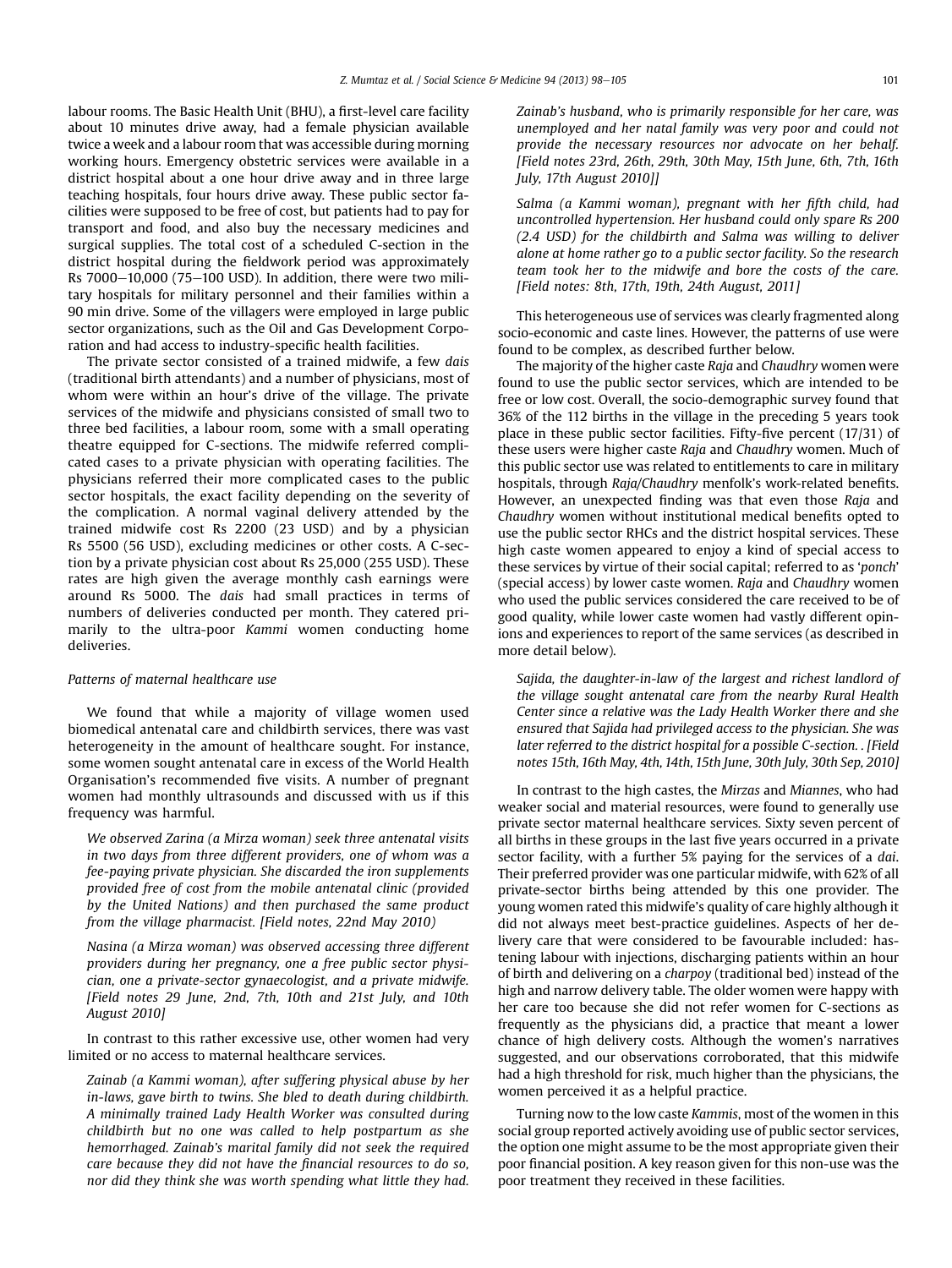'This is how it happens, Shimraz's son was born in Sukhru (the RHC). Ask her what happened with her; how they dealt with her. They made her suffer. Like slaughtering a goat. This is how it happened. It is good for us poor people to use government hospitals, but government hospitals are butchers.' (Kammi woman, mother of five, FGD)

Our analysis of their childbirth histories showed that some Kammi women had in fact used the public sector services (29% of births in the past 5 years). However, in 57% of cases the women had not used any biomedical care, either during the antenatal period or at the time of delivery. In most cases, a relative or a dai had attended their childbirth at home.

Abda, a Kammi woman pregnant with a third child decided to seek antenatal carefor her first time in her life. She requested the research team to accompany her to reduce the possibility of mistreatment. The physician and the staff at the RHC recognised Abda's social status, as reflected in her and her mother-in-law's dress and despite the researcher's presence, completely ignored her, focusing instead on purchasing eggs and jewellery from hawkers. Abda, eight months pregnant, stood in one corner for two hours before the physician examined her. [Field notes: 11th, 27th November 2010]

Status signalling, conspicuous consumption and use of maternal health services

The discussion so far has focused on the patterns of care across social groups and the perceived advantages associated with their choice of provider as expressed by women and their family members. However, though financial resources and perceptions of quality of care were important factors shaping maternal healthcare choices, they were not the whole story. Indeed, a key theme that emerged from our data was that maternal healthcare use in our field site  $-$  in particular the choice of childbirth attendant  $-$  was a status symbol for some groups. Drawing on [Han, Nunes, and Dreze](#page-6-0)'s (2010) model of wealth and status, we turn now to consider the heterogeneity in type and amount of service use across social groups through a status consumption lens.

Drawing on earlier classic works by [Veblen \(1899\)](#page-7-0) and [Bourdieu](#page-6-0) [\(1984\) Han et al.](#page-6-0)'s (2010) model divides consumers into four groups or classes on the basis of their ability to pay and their need to signal their social status (see Fig. 1). Patricians possess significant wealth along with strong social and cultural capital. They are primarily concerned with signalling horizontally to other Patricians rather than needing to disassociate themselves from the other three lower social groups, and this tends to involve subtle signals and inconspicuous consumption. The Parvenus (from the Latin word 'to arrive' or 'reach') possess resources, but also have a high need to demonstrate their social status. The Poseur (from the French word meaning 'a person who pretends to be what he or she is not') is highly motivated to consume for the sake of status even if they cannot afford it ("pecuniary emulation"). The Proletarian  $-$  a term commonly used to identify those from a lower social or economic class  $-$  are not motivated to consume for the sake of status or simply cannot afford to consume.

While developed to explain patterns of branding and consumption of luxury goods in the Western context, this simple model appears to have some utility in explaining maternal healthcare consumption in our rural, Pakistani village.

Considering first the Mirzas and Miannes. As noted above, these families occupied a middle rank position within the caste hierarchy. Our data revealed that the consumption of private maternal healthcare had taken on the value of a status symbol among this social group within the village. The majority of the Mirzas and Miannes had sought both antenatal and delivery care from the

### Hans Model of Wealth and Need for Status (2010)



Fig. 1. An adaptation of [Han et al.](#page-6-0)'s (2010) model, taxonomy based on the two dimensions of wealth and need for status to understand status consumption.

popular private midwife. Conversations with both young and old women and our observations suggested that seeking care from this midwife was constructed as symbol of status. In fact, so important was it to been seen seeking care from this provider that her care was sought even for potentially complicated cases. For example, Farzana had pregnancy-induced hypertension (180/150 mm hg) and Aliya was severely anaemic. Both were diagnosed by a physician during a free mobile antenatal clinic and advised to deliver under the attendance of a physician, but they chose to use the midwife's services. The status-symbolism operated both at the individual and family level. At the individual level, the young pregnant woman receiving care from the midwife  $-$  which implied family financial outlays on her behalf  $-$  constructed this as a reflection of her value and position within her marital home. At the family level, decision-makers who provided this private midwife's care for their daughters-in-law constructed this act as reflective of their household's status amongst their extended family (biradari), and village society more generally. In contrast, the use of public maternal healthcare services was shunned by this social group and actively constructed as inferior and a marker of low social status and impoverishment.

Am I a lawaris (left on the roadside) that you will take me to a 'sarkari hospital' (a public sector hospital) Naila, 28 years old Mirza woman, primigravida in response to her mother-in-law's suggestion that she use the RHC for childbirth (in-depth interview).

Kauser Bibi wanted Sadia (Mirza women), her daughter-in-law to deliver in the public RHC since this facility had improved greatly in the past year with the presence of a female physician available at all times. But Sadia's mother could not bear the shame of it. 'Is our daughter a yateem (an orphan) that you want her to deliver in Sukhru (the RHC)'. [Field notes: 24th, 25th, 30th May 2010, 4th June 2010]

This construction of the private midwife as a status symbol aligns with [Han et al.](#page-6-0)'s (2010) model, with the Mirzas and Miannes being akin to the parvenus and poseurs; two groups that work hard to confer status upon themselves. Of note is the fact that this status symbolism went to a less expensive provider as opposed to the more expensive private physicians. This again aligns with the [Han](#page-6-0) [et al. \(2010\)](#page-6-0) model whereby the poseurs in particular purchased less expensive, but 'louder' items from the same product group within a particular luxury brand. These poseurs, in an attempt to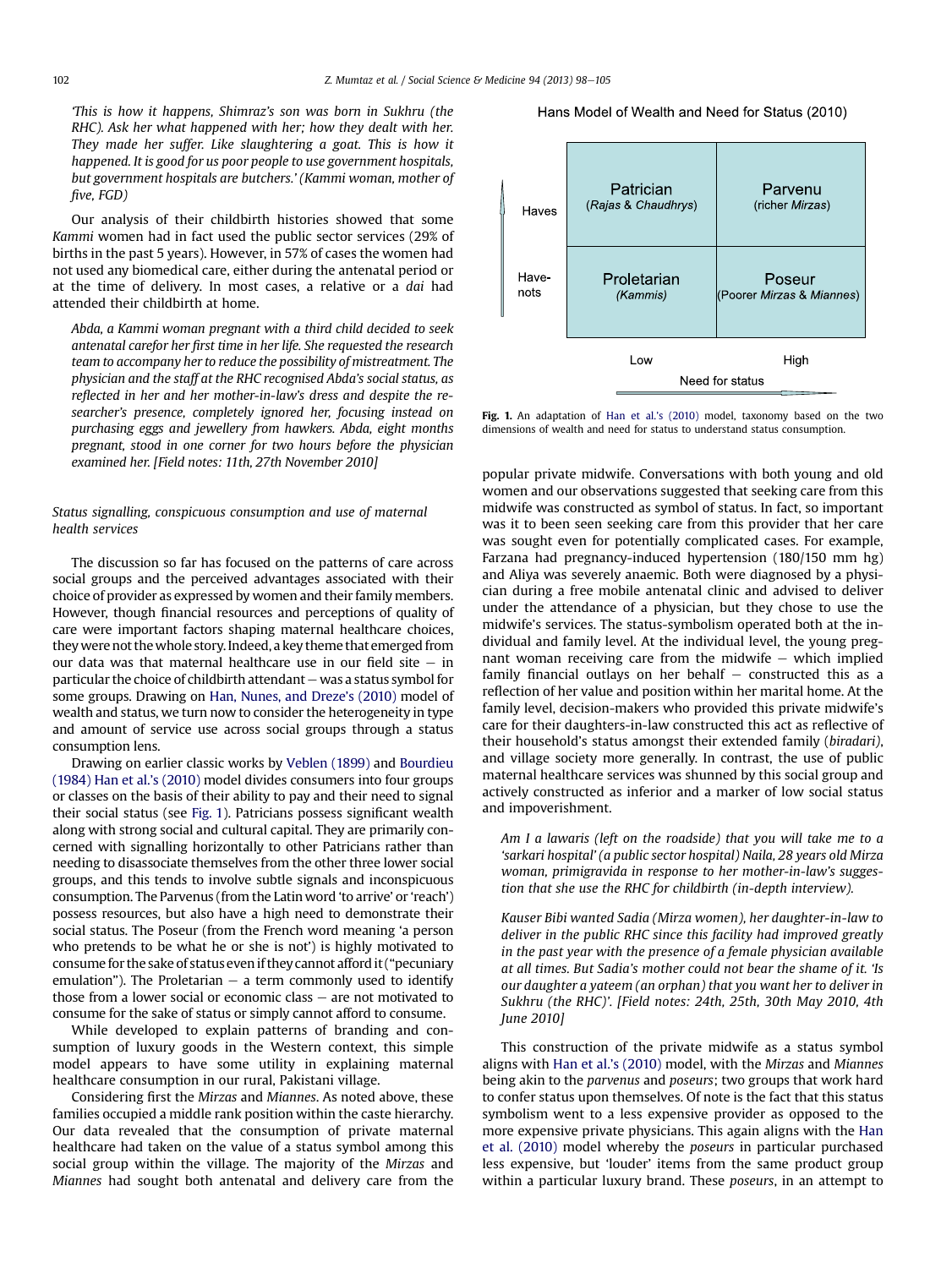confer status through consumption of a luxury item they could not afford, turned to fake copies of these luxury products.

Kishwer Bib, a poor Mirza woman, could not afford the midwife's care for her daughter-in-law, but was forced to do so for not complying with the norm would lead to a loss of status. Over several conversations, it emerged that she was saving for the childbirth using the money she received from the Benazir Income Support Program, a cash transfer program for poor women. We later learnt from her daughter-in-law's mother that they were helping Kishwer Bibi also draw upon a local food bank secretly because this is a stigmatizing practice. [Field notes date 24th, 25th May 2010, 4th, 29th June, 10th, 16th July, 9th, 12th August, 4th September 2010, 22nd January 2011].

Regardless of all the above complexities, it was clear that older women in the village (both from these middle castes as well as the other groups) generally remained unconvinced about the utility of routine biomedical antenatal or delivery care. The narratives of these older women, who were ostensibly responsible for the care of their pregnant daughters-in-law, indicated that they viewed pregnancy and childbirth as normal phenomena and that they considered seeking biomedical care as a behayii (brazen) fashion. Therefore, rather than being motivated by a strong recognition of its inherent value, decisions to purchase private maternal healthcare were prompted by the perceived status benefits of complying with this current norm and the potential loss of status that would occur should they not. Mothers-in-law who did not provide this maternal healthcare for their daughters-in-law feared being called kanjoos (miserly) and phohar (one without foresight, incompetent). As Rafia, a mother-in-law said 'zamana dada ye' (the world is very harsh, referring to the pressure they were under to provide care for their daughters-in-law). When asked in a focus group discussion why the midwife was the preferred provider for many, one respondent answered sarcastically, 'to give money'; clearly alluding to the fact that it was the demonstration of the money spent rather than the inherent value of the midwife's services that was the key reason for her use.

The Rajas and Chaudhrys can be considered analogous to the Patricians in the [Han et al. \(2010\)](#page-6-0) model, being strong in both material and social resources, and having a low need to signal their status. In common with the model, our fieldwork found that the Raja and Chaudhry families did not tend to engage in conspicuous consumption and expressed their social position through more subtle cues. The type of maternal healthcare provider was not constructed as a status symbol in this group and they predominantly opted to use the public sector services. Use of these free maternal health services was also a logical choice given that an acceptable standard of care was assured either through entitlement to military services or through their status-related 'special access' (ponch) within the standard government facilities. Interestingly, older women in these groups also remained unconvinced of the inherent need for routine antenatal and delivery care and were found to raise objections if even a small financial cost was incurred.

Asma, the daughter-in-law of the largest landlord was referred to the District hospital for a possible C-section. To avoid a C-section and associated costs of a hospital care (medicines, blood, transport, food), the mother and sister-in-law instead started shopping for a provider willing to deliver Asma normally. However, Asma's elder brother-inlaw finally stepped in and made the decision to take her to the district hospital. The baby was ultimately born vaginally but the total cost of the transport, food and other incidentals came to about Rs. 7000 (90 USD). This rather small amount, given the family's wealth, was an amount that made the mother- and sisters-in-law very unhappy since they considered it a fuzuul (unnecessary) expense. [Field notes: 16th, 15th, 30th June, 30th July, 26th Sep, 2011].

Finally, the Kammis are analogous to the Proletarians in the [Han](#page-6-0) [et al. \(2010\)](#page-6-0) model. This group did not possess the material resources to engage in conspicuous consumption. Although they knew of the availability of biomedical care, most did not seek any care because they expressed fear of mistreatment within the public sector (although some did seek care at the government centres in cases of obstetric complications) and could not afford the private sector. Unlike the other three groups discussed above, use of maternal health services had not yet become a normative practice among the Kammi women. Such care was deemed unnecessary and they did not face any peer pressure. In fact when Abda decided to seek antenatal care from the nearby RHC, her mother-in-law told us that they had sought and received permission from the 'jinns' (spirits) to do so.

## Discussion

The purpose of this paper was to examine the value and meaning attached to maternal healthcare use within an increasingly privatized healthcare system, and to raise the possibility that consumers' decisions may be influenced by factors other than their perceptions of the health benefits of such services.

Our data revealed complex patterns of maternal healthcare consumption across social groups within our rural, Punjabi setting. The highest social group  $-$  wealthy high caste families  $-$  who were rich in terms of both economic and social capital were most likely to use public sector services. The middling social groups were found to primarily pay for private sector services. Meanwhile, the lowest social groups who were financially and socially excluded tended not to use any maternal healthcare services, despite the physical proximity of government facilities.

Our analysis revealed that anticipated benefits from different providers were an important element in decisions about the type and quantity of maternal healthcare sought across the groups. Thus, the highest castes' choice of public sector services was strongly influenced by the value they placed on avoiding financial outlays for this type of care and the expectation they had of respectful and competent care. In contrast, the lowest castes anticipated very poor treatment within the public sector and prohibitive costs within the private sector. Coupled with a widespread perception that routine maternal healthcare had no inherent health-promoting value and was therefore unnecessary, these women commonly consumed no maternal healthcare at all. Meanwhile, the middling castes highly valued many aspects of care provided by their favoured midwife, several of which could be seen to be linked not only to ensuring the woman's comfort but was also affordable.

However, this was not the whole story. Rather, the use of private maternal healthcare by the Mirzas and Miannes was clearly also an act of conspicuous consumption, intended to enhance their social status. A number of themes in our data give support to this claim. First, the meaning attached to consuming private maternal health services, expressed both explicitly and implicitly by a range of actors, went beyond any recognised health-promoting utility. Indeed, many older women in these groups continued to verbalise their scepticism of the inherent value of such care to the mother or child. Instead, there was a prominent discourse centred on such consumption reflecting: the younger woman's worth and position within her marital home; the household decision-makers' competence and caring nature; and the family being financially robust. Consuming public sector services was, in contrast, constructed as an indication of incompetence, inferiority and impoverishment. Second, we found that this consumption was actively displayed, women both young and old, emphasising their use of the midwives services proudly. Third, we identified several cases where poorer Miannes and Mirzas reported feeling pushed into consuming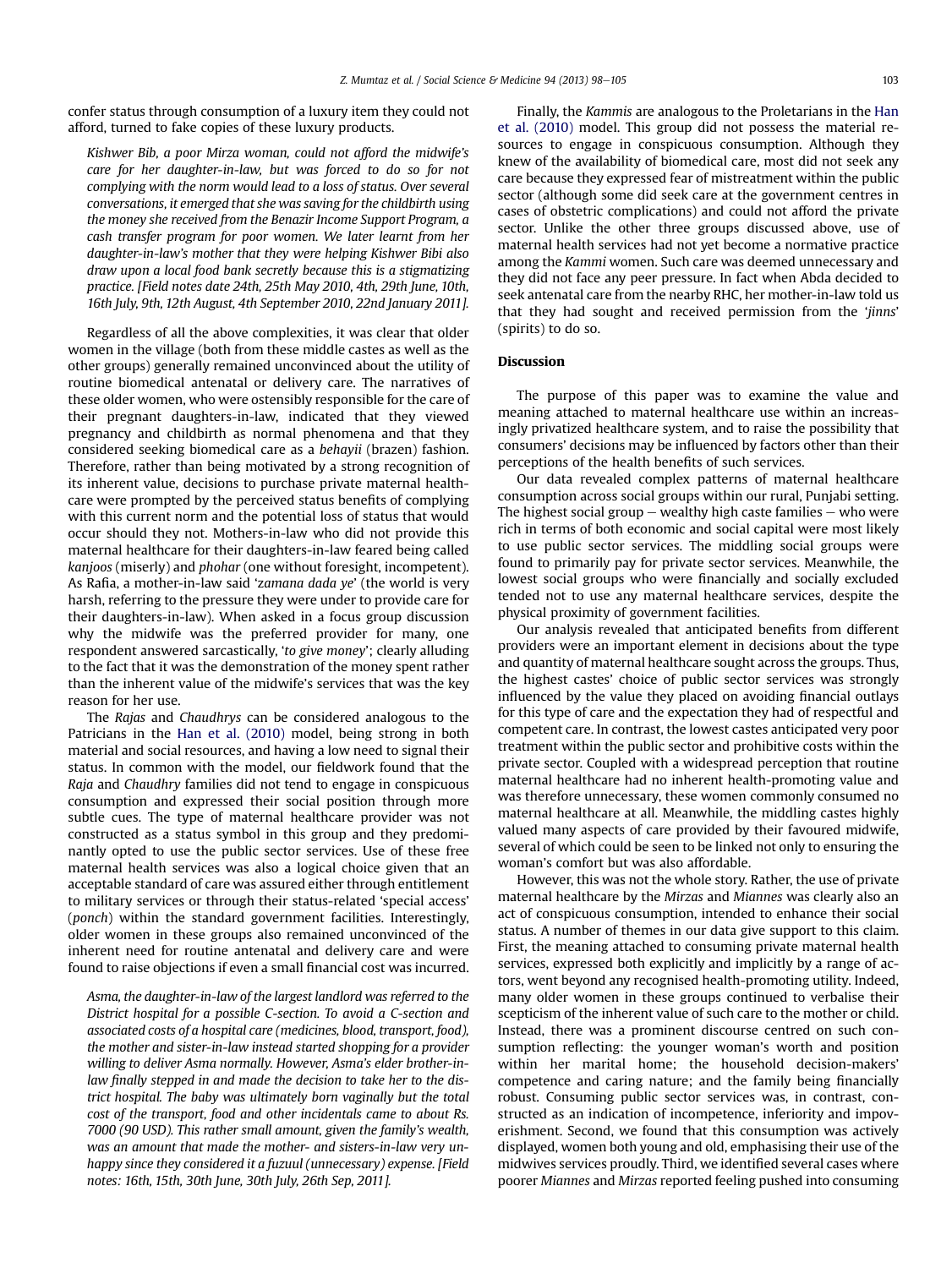<span id="page-6-0"></span>private maternal health services despite their limited financial means. Using the services of the midwife appeared to have become the expected norm for this group. These findings are akin to economic literature that shows how the consumption of particular brands creates identities, particularly those associated with a sense of achievement and social position (Mead, Baumeister, Stillman, Rawn, & Vohs, 2011; O'Cass & McEwen, 2006).

It is unclear from our available data why and how maternal healthcare consumption should have become a vehicle for expressing status within this context. Indeed, the fieldwork revealed several other common patterns of conspicuous consumption that were doing similar 'status work' for these groups, including clothing and jewellery. However, it seems likely that the increasingly privatized nature of healthcare within Pakistan has played a role here. Earlier work in Pakistan suggests that a large proportion of people view private sector care as superior to that offered by the public sector (Irfan & Ijaz, 2011), and the findings presented above show that, aside from the highest social groups, village residents expected (and had received) poor treatment and care within government facilities. It seems plausible that the combination of an increasingly commoditised healthcare sector, and a significant group of people who can both afford to pay for private maternal healthcare and are uncertain of receiving decent care within the public sector, has contributed to the construction of this behaviour as a status symbol for these groups.

Whether the patterns of maternal healthcare use illustrated in our village are repeated elsewhere requires further exploration. However, our findings tally with national survey work showing that 82% of users of public sector health services were 'non poor' (Mahmood & Bashir, 2012). Optimistically, the status consumption of maternal health services could be considered a positive force in that young women and their families are starting to use biomedical care. At the same time, however, status consumption can have a detrimental effect on people as it adversely forces them to use a type of care that they financially cannot afford when they could have received care from a cheaper source. Furthermore, the substandard care on offer to middle and lower social groups within the public sector remains unchallenged.

These findings have important policy implications, in particular for the current trend towards privatization of maternal health services. Future policies and program designs need to critically examine the consequences of privatization of services, both for meanings that become attached to a service that is essentially a public good and for equity.

The findings presented here have several limitations. First, the study was based in one village and as such there must be caution in generalizing the findings to other settings within or beyond Pakistan. Furthermore, there are aspects of the complex interplay of social, gender and economic factors that we were unable to completely unpack with our available data. In particular, our data suggest that the value and meanings attached to maternal healthcare use were dynamic and contested, varying along gender and generational lines within caste groups, as well as between castes. It seems likely that shifting relations of power in the context of social and economic changes and increasing western influence may be instrumental in the emerging patterns of maternal healthcare use, but these require further elucidation. The paper has provided an alternate and novel framework for understanding inequities in maternal healthcare use.

## Conclusion

Stubborn inequities in maternal healthcare use in Pakistan are undermining progress towards achievement of the MDG5. The current paper has borrowed from the discipline of economics to identify an important avenue for investigation, namely the values and symbolic meanings attached to the consumption of maternal healthcare. Our findings suggest that when healthcare is commoditised via the private sector within highly hierarchical societies, uptake may be susceptible to status consumption, resulting in unforeseen patterns of use and persistent inequities. These influences have not been widely recognized, but deserve greater scrutiny by researchers and policy makers given that expansion of the private sector is likely to continue.

#### Acknowledgements

The authors would like to thank the women and men of village of Ghanji, district Chakwal, Pakistan for their generosity of time and for welcoming us into their homes for 10 months. We also thank our Research Associates Ayesha Farooq, Nighat Yasmeen and Manzhar Iqbal. The study was funded by the Canadian Institution of Health Research Grant no 21376-CIHR. Zubia Mumtaz is currently funded by the Alberta Innovates Health Solutions through its Alberta Heritage Foundation for Medical Research Population Health Investigator Awards.

### References

- [Amin, R., Shah, N. M., & Becker, S. \(2010\). Socioeconomic factors differentiating](http://refhub.elsevier.com/S0277-9536(13)00344-4/sref1) [maternal and child health-seeking behavior in rural Bangladesh: a cross-](http://refhub.elsevier.com/S0277-9536(13)00344-4/sref1)sectional analysis. [International Journal for Equity in Health, 9](http://refhub.elsevier.com/S0277-9536(13)00344-4/sref1), 9-[19](http://refhub.elsevier.com/S0277-9536(13)00344-4/sref1).
- [Andersen, R., & Newman, J. F. \(2005\). Societal and individual determinants of](http://refhub.elsevier.com/S0277-9536(13)00344-4/sref2) [medical care utilization in the United States.](http://refhub.elsevier.com/S0277-9536(13)00344-4/sref2) Milbank Memorial Quarterly, 83(4).
- [Aremu, O., Lawoko, S., & Dalal, K. \(2011\). Neighborhood socioeconomic disadvan](http://refhub.elsevier.com/S0277-9536(13)00344-4/sref3)[tage, individual wealth status and patterns of delivery care utilization in](http://refhub.elsevier.com/S0277-9536(13)00344-4/sref3) [Nigeria: a multilevel discrete choice analysis.](http://refhub.elsevier.com/S0277-9536(13)00344-4/sref3) International Journal of Women's [Health, 3](http://refhub.elsevier.com/S0277-9536(13)00344-4/sref3)(1), 167-[174](http://refhub.elsevier.com/S0277-9536(13)00344-4/sref3).
- Aydin, K. (2006). Social stratifi[cation and consumption patterns in Turkey.](http://refhub.elsevier.com/S0277-9536(13)00344-4/sref4) Social Indicators Research,  $75(3)$ ,  $463-501$ .
- [Barros, A. J., Ronsmans, C., Axelson, H., Loaiza, E., Bertoldi, A. D., Franca, G. V. A., et al.](http://refhub.elsevier.com/S0277-9536(13)00344-4/sref5) [\(2012\). Equity in maternal, newborn, and child health interventions in count](http://refhub.elsevier.com/S0277-9536(13)00344-4/sref5)[down to 2015: a retrospective review of survey data from 54 countries.](http://refhub.elsevier.com/S0277-9536(13)00344-4/sref5) The [Lancet, 379](http://refhub.elsevier.com/S0277-9536(13)00344-4/sref5), 1225-[1233.](http://refhub.elsevier.com/S0277-9536(13)00344-4/sref5)
- Bhatti, F., & Jeffery, R. (2012). Girls' [schooling and transition to marriage and](http://refhub.elsevier.com/S0277-9536(13)00344-4/sref6) [motherhood: exploring the pathways to young women](http://refhub.elsevier.com/S0277-9536(13)00344-4/sref6)'s reproductive agency in Pakistan. Comparative Education,  $48(2)$ ,  $149-166$  $149-166$ .
- Bourdieu, P. (1984). [Distinction: A social critique of the judgment of taste](http://refhub.elsevier.com/S0277-9536(13)00344-4/sref7) (Richard [Nice, Trans.\). Cambridge, MA: Harvard University Press.](http://refhub.elsevier.com/S0277-9536(13)00344-4/sref7)
- Easterly, W. (2001). The political economy of growth without development: A case study of Pakistan. Development Research Group, World Bank. Retrieved from http://williameasterly.fi[les.wordpress.com/2010/08/9\\_-easterly\\_thepolitical](http://williameasterly.files.wordpress.com/2010/08/9_-easterly_thepoliticaleconomyofgrowthwithoutdevelopmentpakistan.pdf) [economyofgrowthwithoutdevelopmentpakistan.pdf](http://williameasterly.files.wordpress.com/2010/08/9_-easterly_thepoliticaleconomyofgrowthwithoutdevelopmentpakistan.pdf).
- Gammeltoft, T., & Nguyễ[n, H. T. T. \(2007\). The commodi](http://refhub.elsevier.com/S0277-9536(13)00344-4/sref9)fication of obstetric ul[trasound scanning in Hanoi, Viet Nam.](http://refhub.elsevier.com/S0277-9536(13)00344-4/sref9) Reproductive Health Matters, 15(29), [163](http://refhub.elsevier.com/S0277-9536(13)00344-4/sref9)e[171.](http://refhub.elsevier.com/S0277-9536(13)00344-4/sref9)
- Geertz, C. (2000). [Available light. Anthropological re](http://refhub.elsevier.com/S0277-9536(13)00344-4/sref10)flections on philosophical topics. [Princeton: Princeton University Press](http://refhub.elsevier.com/S0277-9536(13)00344-4/sref10).
- Government of Pakistan. (2006). [PC-1 national maternal, newborn and child health](http://refhub.elsevier.com/S0277-9536(13)00344-4/sref11) program (MNCH)[. Islamabad: Federal Ministry of Health.](http://refhub.elsevier.com/S0277-9536(13)00344-4/sref11)
- [Han, Y. J., Nunes, J. C., & Dreze, X. \(2010\). Signaling status with luxury goods: the](http://refhub.elsevier.com/S0277-9536(13)00344-4/sref12) [roles of brand prominence.](http://refhub.elsevier.com/S0277-9536(13)00344-4/sref12) Journal of Marketing, 47(July), 15-[30](http://refhub.elsevier.com/S0277-9536(13)00344-4/sref12).
- [Henderson, S., & Petersen, A. \(2002\).](http://refhub.elsevier.com/S0277-9536(13)00344-4/sref13) Consuming health: The commodification of health care[. New York: Routledge.](http://refhub.elsevier.com/S0277-9536(13)00344-4/sref13)
- [Hogan, M., Foreman, K., Naghavi, M., Wang, M., Makela, S., Lopez, A. D., et al.](http://refhub.elsevier.com/S0277-9536(13)00344-4/sref14) [\(2010\). Maternal mortality for 181 countries, 1980](http://refhub.elsevier.com/S0277-9536(13)00344-4/sref14)-2008. [The Lancet,](http://refhub.elsevier.com/S0277-9536(13)00344-4/sref14) 375[\(9726\), 1609](http://refhub.elsevier.com/S0277-9536(13)00344-4/sref14)-[1623.](http://refhub.elsevier.com/S0277-9536(13)00344-4/sref14)
- [Irfan, S. M., & Ijaz, A. \(2011\). Comparison of service quality between private and](http://refhub.elsevier.com/S0277-9536(13)00344-4/sref15) [public hospitals: empirical evidences from Pakistan.](http://refhub.elsevier.com/S0277-9536(13)00344-4/sref15) Journal of Quality and [Technology Management, 7](http://refhub.elsevier.com/S0277-9536(13)00344-4/sref15)(1), 1-[22.](http://refhub.elsevier.com/S0277-9536(13)00344-4/sref15)
- Mahmood, A. Improving maternal and neonatal health: measuring the impact of the PAIMAN project in ten districts in Pakistan. Comparing baseline and endline survey findings (2005-2010). Presented at the PAIMAN end-of-Project national Dissemination meeting, population Council, Islamabad, November 11, 2010.
- Mahmood, N., & Bashir, S. (2012). [Applying an equity lens to maternal health care](http://refhub.elsevier.com/S0277-9536(13)00344-4/sref16) practices in Pakistan[. PIDE Working papers 2012:83. Islamabad, Pakistan:](http://refhub.elsevier.com/S0277-9536(13)00344-4/sref16) [Pakistan Institute of Development Economics](http://refhub.elsevier.com/S0277-9536(13)00344-4/sref16).
- Manza, J., & Brooks, C. (1998). [Social cleavages and political change](http://refhub.elsevier.com/S0277-9536(13)00344-4/sref17). Oxford: Oxford [University Press](http://refhub.elsevier.com/S0277-9536(13)00344-4/sref17).
- Mead, N. L., Baumeister, R. F., Stillman, T. F., Rawn, C. D., & Vohs, K. D. (2011). Social exclusion causes people to spend and consume strategically in the service of